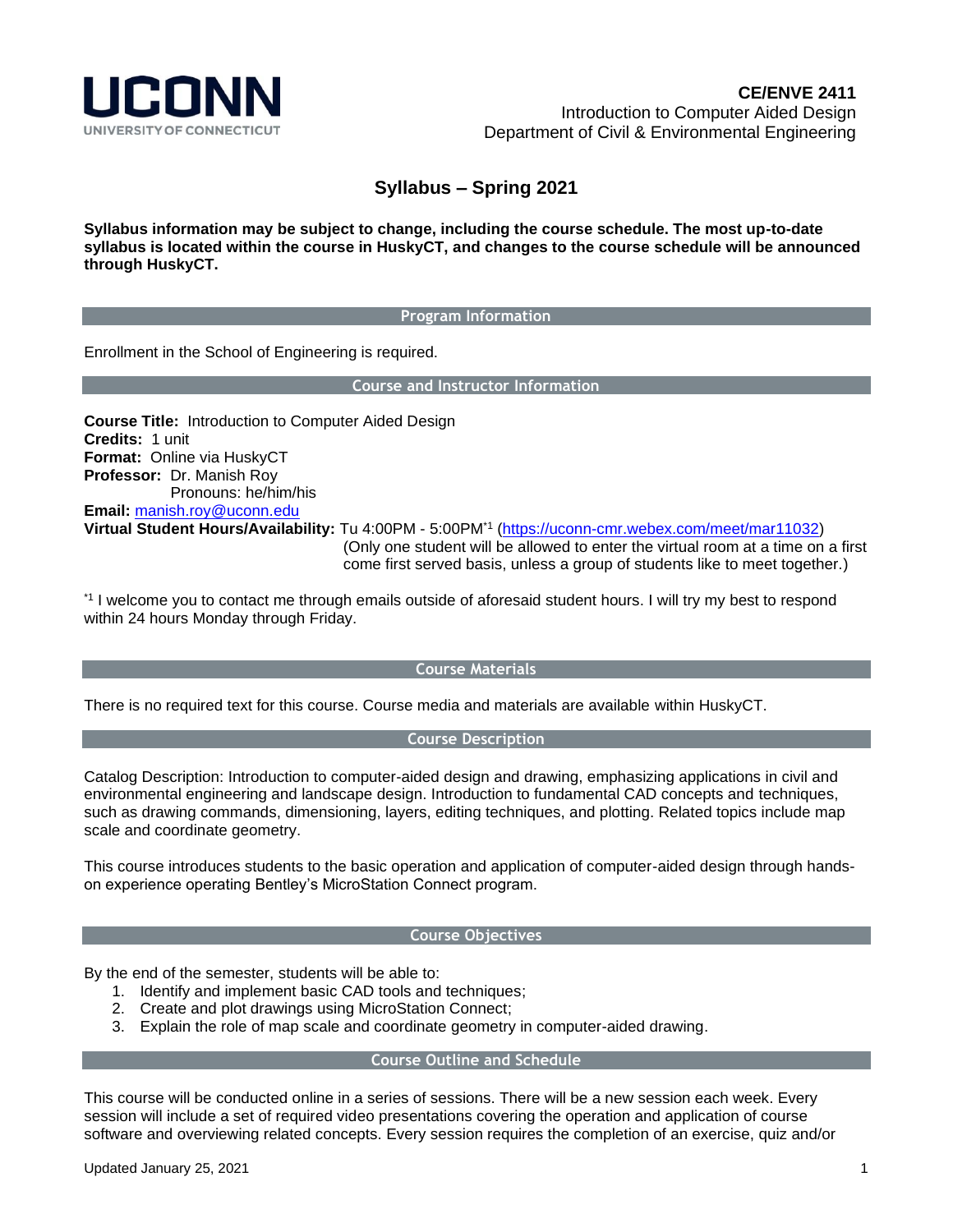project; i.e., this course will have **weekly submission requirements**.

| <b>Week</b>             | <b>Session</b>       | <b>Topic</b>                                                 | <b>Activity</b>                         | Due Date*      |
|-------------------------|----------------------|--------------------------------------------------------------|-----------------------------------------|----------------|
| Jan 19 - Jan 24         | $\mathbf{1}$         | Course Introduction<br><b>MicroStation Introduction</b>      | Quiz $0 +$<br>Project 0 +<br>Exercise 1 | Monday, Jan 25 |
| Jan 25 - Jan 31         | 2                    | <b>MicroStation Fundamentals</b><br>Placing Elements, Part 1 | Exercise 2                              | Monday, Feb 1  |
| $Feb 1 - Feb 7$         | 3                    | Placing & Editing Text<br>Map Scale and Printing             | Exercise 3                              | Monday, Feb 8  |
| $Feb 8 - Feb 14$        | $\overline{4}$       | Project Work                                                 | Quiz 1<br>Project 1                     | Monday, Feb 15 |
| $Feb 15 - Feb 21$       | 5                    | AccuSnap & AccuDraw<br><b>Coordinate Geometry</b>            | Exercise 4                              | Monday, Feb 22 |
| Feb 22 - Feb 28         | $6\phantom{1}$       | Placing Elements, Part 2                                     | Exercise 5                              | Monday, Mar 1  |
| Mar $1 -$ Mar $7$       | $\overline{7}$       | Levels & Element Symbology                                   | Exercise 6                              | Monday, Mar 8  |
| Mar 8 - Mar 14          | 8                    | Dimensioning                                                 | Exercise 7                              | Monday, Mar 15 |
| Mar 15 - Mar 21         | 9                    | Project Work                                                 | Quiz 2<br>Project 2                     | Monday, Mar 22 |
| Mar 22 - Mar 28         | 10                   | <b>Modifying Elements</b><br><b>Selection Tools</b>          | Exercise 8                              | Monday, Mar 29 |
| Mar 29 - Apr 4          | 11                   | Patterning                                                   | Exercise 9                              | Monday, Apr 5  |
| Apr 5- Apr 18           | 12                   | <b>Manipulating Elements</b><br><b>Complex Elements</b>      | Exercise 10                             | Monday, Apr 19 |
| Sun Apr 11 - Sat Apr 17 | <b>Spring Recess</b> |                                                              |                                         |                |
| Apr 19 - Apr 25         | 13                   | SmartLine<br>Measurement                                     | Exercise 11<br>Quiz 3                   | Monday, Apr 26 |
|                         |                      | Project Work                                                 | Project 3                               | Monday, May 3  |

**\*All deliverables are due by 11:59 pm on the day indicated. D**

# **Course Requirements and Grading**

Your grade will be based on your performance on eleven exercises, three quizzes, and three projects.

| <b>Course Components</b> | Weight |
|--------------------------|--------|
| <b>Exercises</b>         | 50%    |
| Quizzes                  | 20%    |
| Projects                 | 30%    |

**Exercises:** There will be eleven exercises, each worth 10 points. All exercises are due at the end of day on the Monday following the session (unless mentioned otherwise in **Course Outline and Schedule**). Late submissions will be accepted with penalty; please see **Due Dates and Late Policy**.

**Quizzes:** There will be three quizzes, each worth 15 points. Quizzes must be completed by the specified time; **there will be no extensions / late submissions**.

Updated January 25, 2021 2 **Projects:** There will be three projects, each worth 25 points. Projects draw from the material presented over the course of several sessions and offer an opportunity to apply learned skills. All projects are due at the specified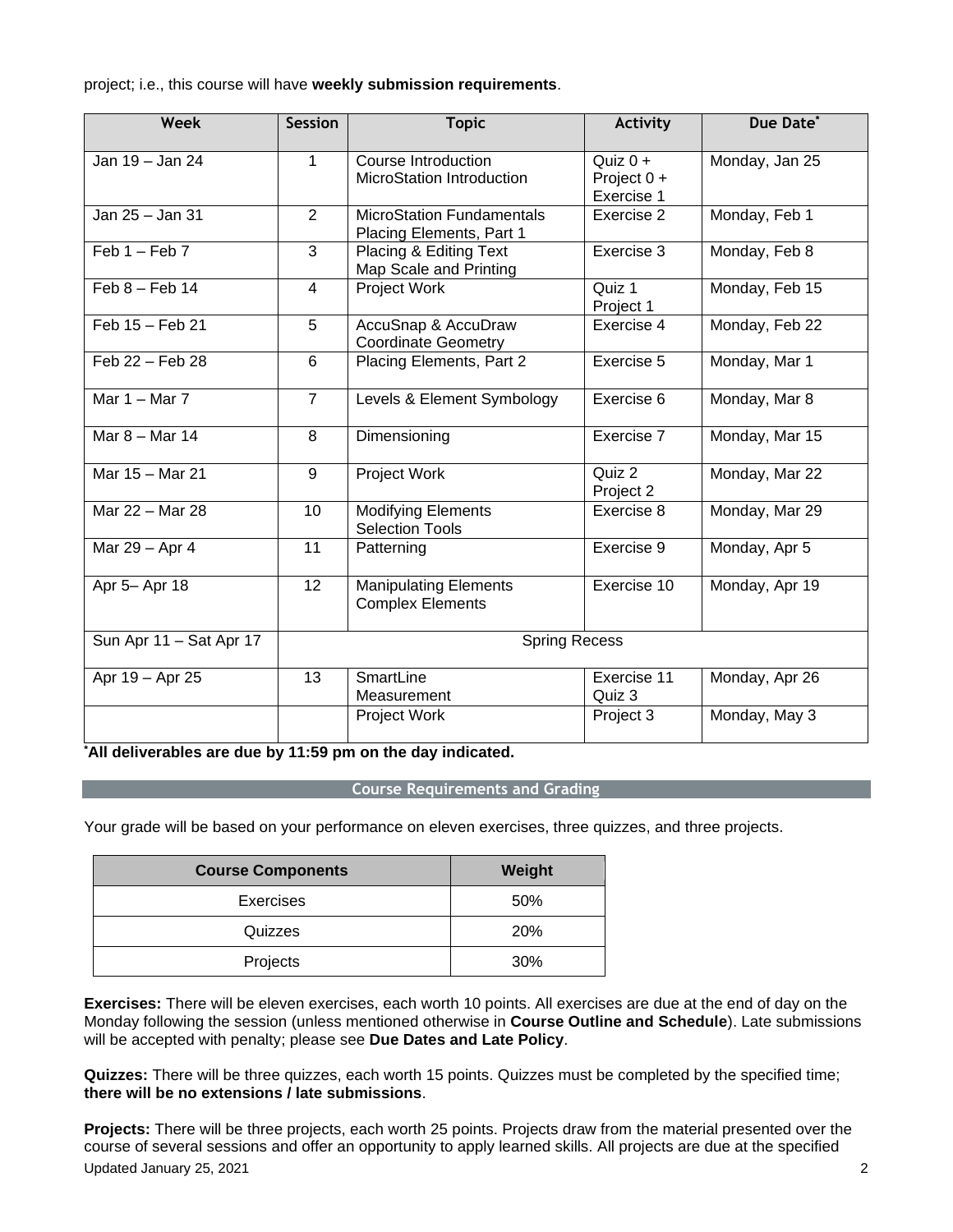time; please see **Course Outline and Schedule**. Late submissions will be accepted with penalty; see **Due Dates and Late Policy**.

| Grade   | <b>Letter Grade</b> | <b>GPA</b> |
|---------|---------------------|------------|
| 93-100  | A                   | 4.0        |
| 90-92.9 | А-                  | 3.7        |
| 87-89.9 | B+                  | 3.3        |
| 83-86.9 | В                   | 3.0        |
| 80-82.9 | В-                  | 2.7        |
| 77-79.9 | C+                  | 2.3        |
| 73-76.9 | C                   | 2.0        |
| 70-72.9 | C-                  | 1.7        |
| 67-69.9 | D+                  | 1.3        |
| 63-66.9 | D                   | 1.0        |
| 60-62.9 | D-                  | 0.7        |
| <60     | F                   | 0.0        |

**Grading Scale:**

# **Due Dates and Late Policy**

All course due dates are identified in the Course Schedule. Deadlines are based on **Eastern Standard Time**; if you are in a different time zone, please adjust your submittal times accordingly.

Exercises and projects submitted late will be penalized by a 10% deduction per day up to three days past the due date, unless you have contacted the instructor and made special arrangements. No exercises or projects will be accepted for credit after three days past the due date. Exceptions to this rule require instructor approval and must be made prior to the assignment's due date.

## **Feedback and Grades**

I will make every effort to provide feedback and grades within one week after submission. To keep track of your performance in the course, refer to My Grades in HuskyCT.

#### **Authentication of Students in Online and Distance Learning Courses**

The University of Connecticut is required to verify the identity of students who participate in distance learning or online courses and to establish that students who register in these courses are the same students who participate in and complete the course activities and assessments and receive academic credit. Verification and authentication of student identity in this course will include the following:

1. The course will use HuskyCT as the primary repository and access point for course content, assessment, and activities, and students will use their NetID and password process to securely access course content/ assessments.

2. During the virtual student hours, the instructor may ask for identification and/or confirm student identity via the student's official UConn photo in StudentAdmin. You must therefore enable a camera when participating in any meeting for the course remotely. If this is an issue for you, please contact the instructor.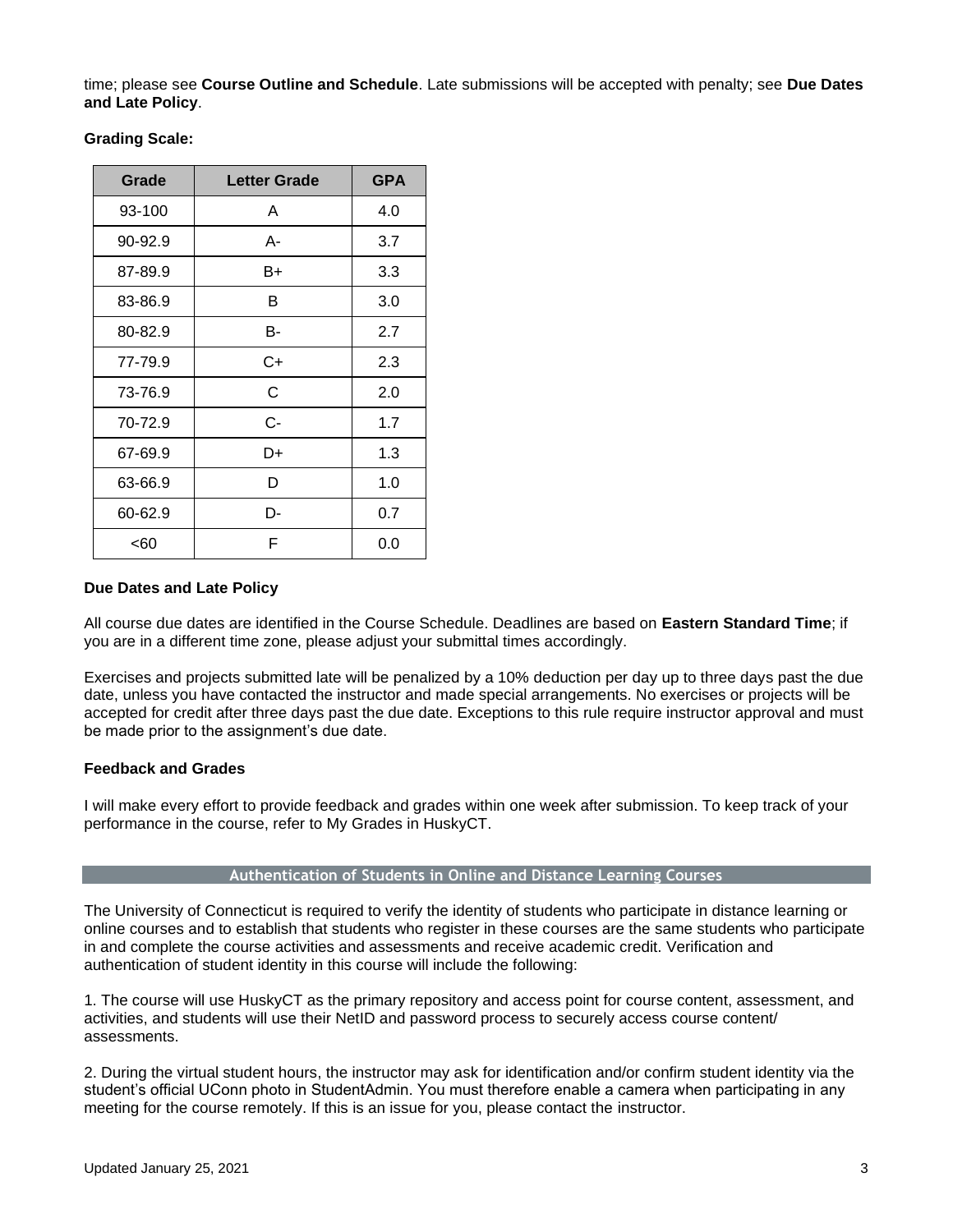As a member of the University of Connecticut student community, you are held to certain standards and academic policies. In addition, there are numerous resources available to help you succeed in your academic work. Review these important [standards, policies and resources,](http://ecampus.uconn.edu/policies.html) which include:

- The Student Code
	- o Academic Integrity
	- o Resources on Avoiding Cheating and Plagiarism
	- Copyrighted Materials
- Credit Hours and Workload
- Netiquette and Communication
- Adding or Dropping a Course
- Academic Calendar
- Policy Against Discrimination, Harassment and Inappropriate Romantic Relationships
- Sexual Assault Reporting Policy

#### **Students with Disabilities**

The University of Connecticut is committed to protecting the rights of individuals with disabilities and assuring that the learning environment is accessible. If you anticipate or experience physical or academic barriers based on disability or pregnancy, please let me know immediately so that we can discuss options. Students who require accommodations should contact the Center for Students with Disabilities, Wilbur Cross Building Room 204, (860) 486-2020 or <http://csd.uconn.edu/> .

Blackboard measures and evaluates accessibility using two sets of standards: the WCAG 2.0 standards issued by the World Wide Web Consortium (W3C) and Section 508 of the Rehabilitation Act issued in the United States federal government." (Retrieved March 24, 2013 from [Blackboard's website\)](http://www.blackboard.com/platforms/learn/resources/accessibility.aspx)

## **Software/Technical Requirements (with Accessibility and Privacy Information)**

The software/technical requirements for this course include:

- HuskyCT/Blackboard [\(HuskyCT/ Blackboard Accessibility Statement,](http://www.blackboard.com/Platforms/Learn/Resources/Accessibility.aspx) [HuskyCT/ Blackboard Privacy](http://www.blackboard.com/footer/privacy-policy.aspx)  [Policy\)](http://www.blackboard.com/footer/privacy-policy.aspx)
- [Adobe Acrobat Reader](http://www.adobe.com/products/acrobat/readstep2.html) [\(Adobe Reader Accessibility Statement,](http://www.adobe.com/accessibility/products/reader.html) [Adobe Reader Privacy Policy\)](http://www.adobe.com/privacy.html)
- Google Apps [\(Google Apps Accessibility,](https://www.google.com/accessibility/) [Google for Education Privacy Policy\)](https://www.google.com/edu/trust/)
- Microsoft Office (free to UConn students through [uconn.onthehub.com\)](https://uconn.onthehub.com/) [\(Microsoft Accessibility](http://www.microsoft.com/enable/microsoft/mission.aspx)  [Statement,](http://www.microsoft.com/enable/microsoft/mission.aspx) [Microsoft Privacy Statement\)](https://privacy.microsoft.com/en-us/privacystatement/)
- Dedicated access to high-speed internet with a minimum speed of 1.5 Mbps (4 Mbps or higher is recommended).
- Webex (videoconferencing software): Anyone with a NetID can use the online conferencing tool WebEx. Use this service to host and attend online meetings with people inside and outside UConn. <https://its.uconn.edu/webex/>

#### **Help**

[Technical and Academic Help](https://onlinestudent.uconn.edu/frequently-asked-questions/) provides a guide to technical and academic assistance.

This course is completely facilitated online using the learning management platform, [HuskyCT.](https://huskyct.uconn.edu/) If you have difficulty accessing HuskyCT, you have access to the in person/live person support options available during regular business hours through the [Help Center.](https://techsupport.uconn.edu/) You also have [24x7 Course Support](https://uconn.edusupportcenter.com/sims/helpcenter/common/layout/SelfHelpHome.seam?inst_name=U_Conn) including access to live chat, phone, and support documents.

#### **Minimum Technical Skills**

To be successful in this course, you will need the following technical skills: